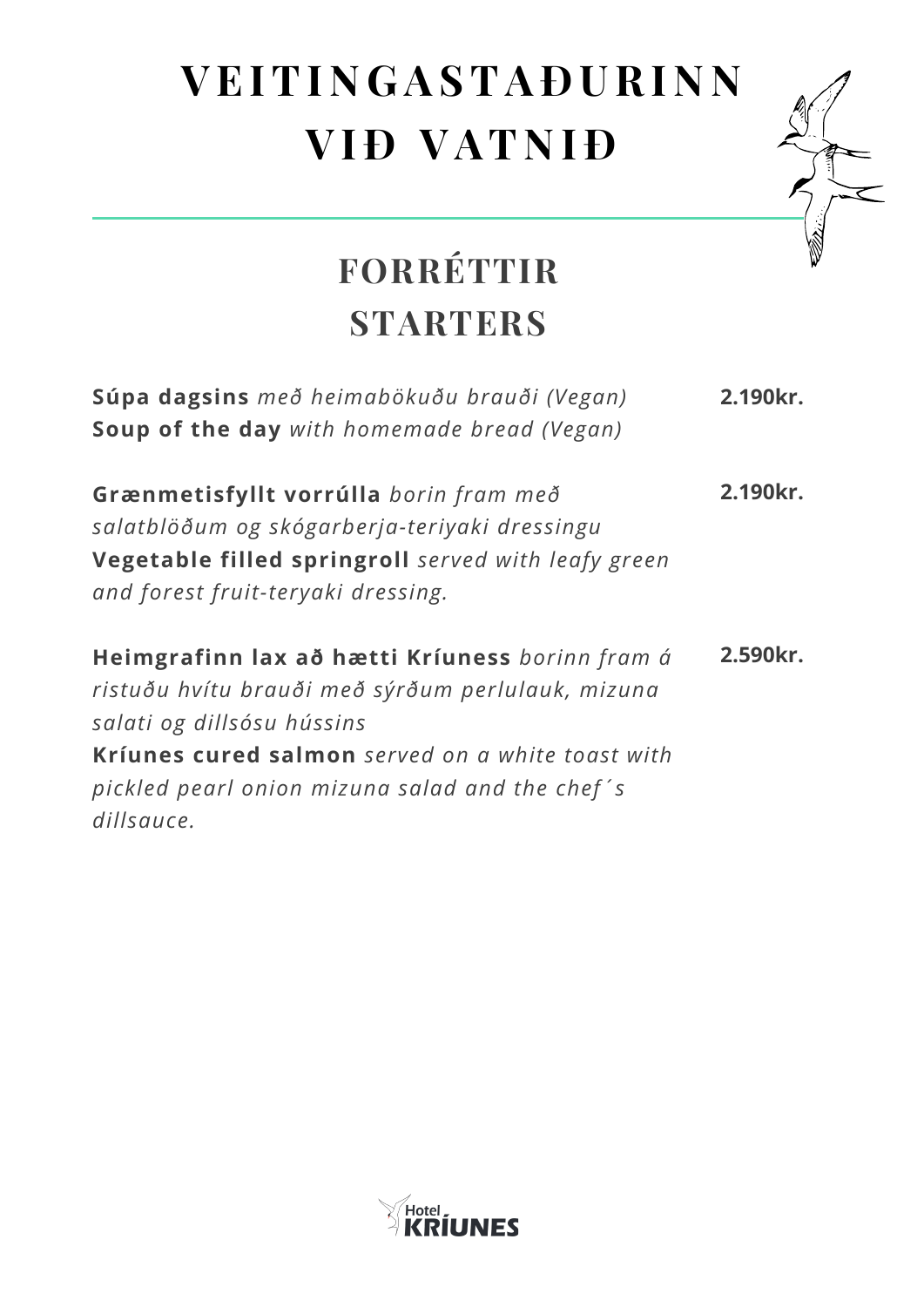## **VE ITI N G ASTA Ð URI N N VI Ð VAT N I Ð**



| Fiskur dagsins borinn fram með "chop suey" steiktu<br>grænmeti og kartöflumús.                                                                                                                                                                                                                                                   | 5.390kr. |
|----------------------------------------------------------------------------------------------------------------------------------------------------------------------------------------------------------------------------------------------------------------------------------------------------------------------------------|----------|
| Fish of the day served with "chop suey" vegetables                                                                                                                                                                                                                                                                               |          |
| and potato emash.                                                                                                                                                                                                                                                                                                                |          |
| Beikonvafin kjúklingabringa fyllt með spínati og<br>piparosti, borin fram með bökuðu rótargrænmeti,<br>gulrótarmauki, kartöflubátum og hvítvínssósu.<br><b>Bacon wrapped chicken breast filled with spinach</b><br>and pepper cheese, served with baked root<br>vegetables, carrot puree, potato wedges and white<br>wine sauce. | 5.490kr. |
| Lambaskanki með rótargrænmeti, shitake<br>sveppum, kartöflumús og rauðvínssósu.<br><b>Lamb shank</b> with root vegetables, shitake<br>mushrooms, mashed potatos and red wine sauce.                                                                                                                                              | 5.690kr. |
| Vegan réttur kokksins.<br>Vegan choice of the chef                                                                                                                                                                                                                                                                               | 5.390kr. |